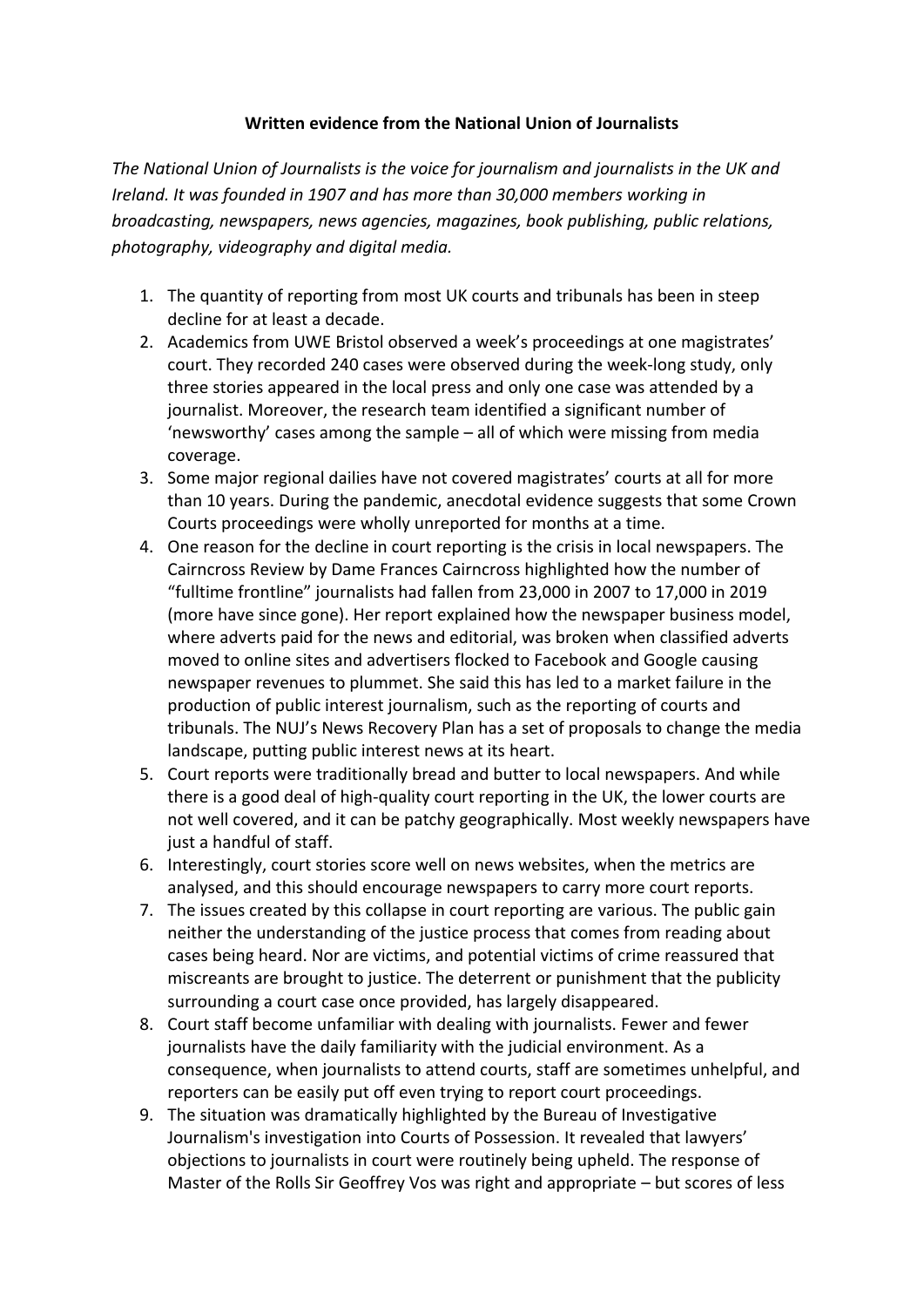systematic challenges to reporting within the court system are not successfully challenged every day.

- 10. The NUJ is in regular contact with members who report from the courts, both routinely and occasionally. These suggestions are drawn from this ongoing dialogue.
- 11. Straightforward, cost-free publication of all court lists to news platforms and bona fide journalists (holders of a UKPCA Press Card, or the International Federation of Journalists Press Card) would be a significant aid to reporting. These should contain sufficient information for reporters to make an informed decision about coverage. Too often reporters have to depend on the goodwill or helpfulness of the court clerk/usher.
- 12. Access to all legally allowable documents should also be facilitated as of right and without need for special petitions. Ideally some level of restricted access to the Open Platform system would seem an obvious means to achieve this without significant outlay. If this is not possible, then other means should be found to make available all relevant documents.
- 13. A clear statement of the rights of the media to access court hearings and have sight of relevant documents.
- 14. Transparent and straightforward allocation of press accreditation to courts when there is pressure for space would improve the working environment for reporters and court staff. There have been some notable high-profile cases where space allocation has been repeatedly chaotic. A new system should include easy-to-find contact details for those co-ordinating access, clear timetables for registration and accreditation, and prompt responses to questions about allocation. Where space is limited, after the immediate family of those involved have been accommodated, priority should be given to reporters.
- 15. Video access to courts has been a qualified success. In many, if not all instances, the sound quality has been poor – perhaps understandably so. It is vital, however, that this is improved.
- 16. The ability to access hearing by video should be retained. It is particularly beneficial to reporters who are trying to cover multiple courts or need to report short hearings that would otherwise require significant travel.
- 17. The availability of video access should be the default position. Some judges have turned down requests for video access after scant consideration on the grounds of inconvenience.
- 18. Access to all legally allowable documents should also be facilitated as of right and without need for special petitions. Ideally some level of restricted access to the Open Platform system would seem an obvious means to achieve this without significant outlay.
- 19. Welcome as improvements to the daily working conditions of journalists in courts would be, they will only start to address the decline in courts-based journalism.
- 20. Ideally a system of support for court reporters that provides similar benefits to the Local Democracy Reporters scheme is required. In all probability the bulk of court reporting will be provided by legacy media for the foreseeable future. However, there are examples of high-quality, highly detailed reporting of cases in which there is particular interest. Achieving this would have to be through a new arms-length funding mechanism – not a further raid on the licence fee – with transparent criteria that facilitates access to all print and digital local news outlets.